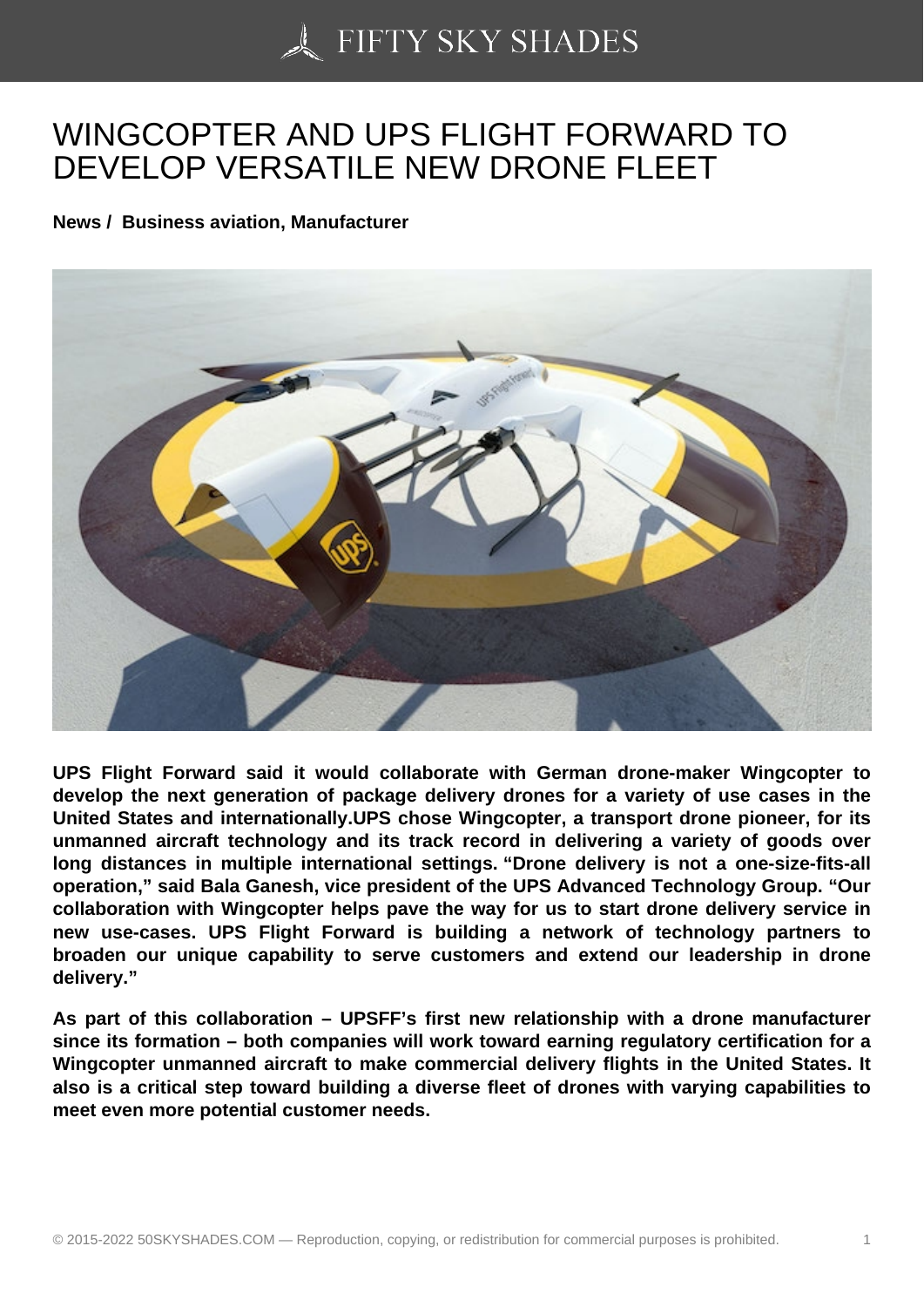

"We are proud to partner with UPS, a global giant in delivery and logistics. Together we aspire to extend the speed and reach of package delivery," said Tom Plümmer, Wingcopter chief executive officer and co-founder. "Our vision has always been to leverage technology to improve the lives of people around the world, and the strategic relationship with UPS will further accelerate our growth and global expansion, strengthening our role as an industry leader in drone technology."

The Wingcopter drones feature vertical takeoffs and landings in tight spaces, transitioning to efficient, high-speed horizontal flight, enabling ranges suitable for a variety of uses. These capabilities will allow UPSFF to begin developing solutions that, if approved, will go well beyond the healthcare and retail industries to solve long-standing challenges for high-tech, industrial manufacturing, hospitality, entertainment and other customers.

Wingcopter has already proven its capabilities in numerous beyond visual line of sight (BVLOS) projects and for diverse customers around the world – from commercial, factory-to-factory deliveries to life-saving humanitarian projects and emergency medical supply. For example, Wingcopter delivered insulin to an Irish island in the North Sea that is frequently cut off from the mainland due to bad weather. On the South Sea island of Vanuatu, the start-up, on behalf of the local Ministry of Health and supported by UNICEF, successfully set up an on-demand vaccines supply, delivering the urgently needed serums within minutes to multiple different health centers.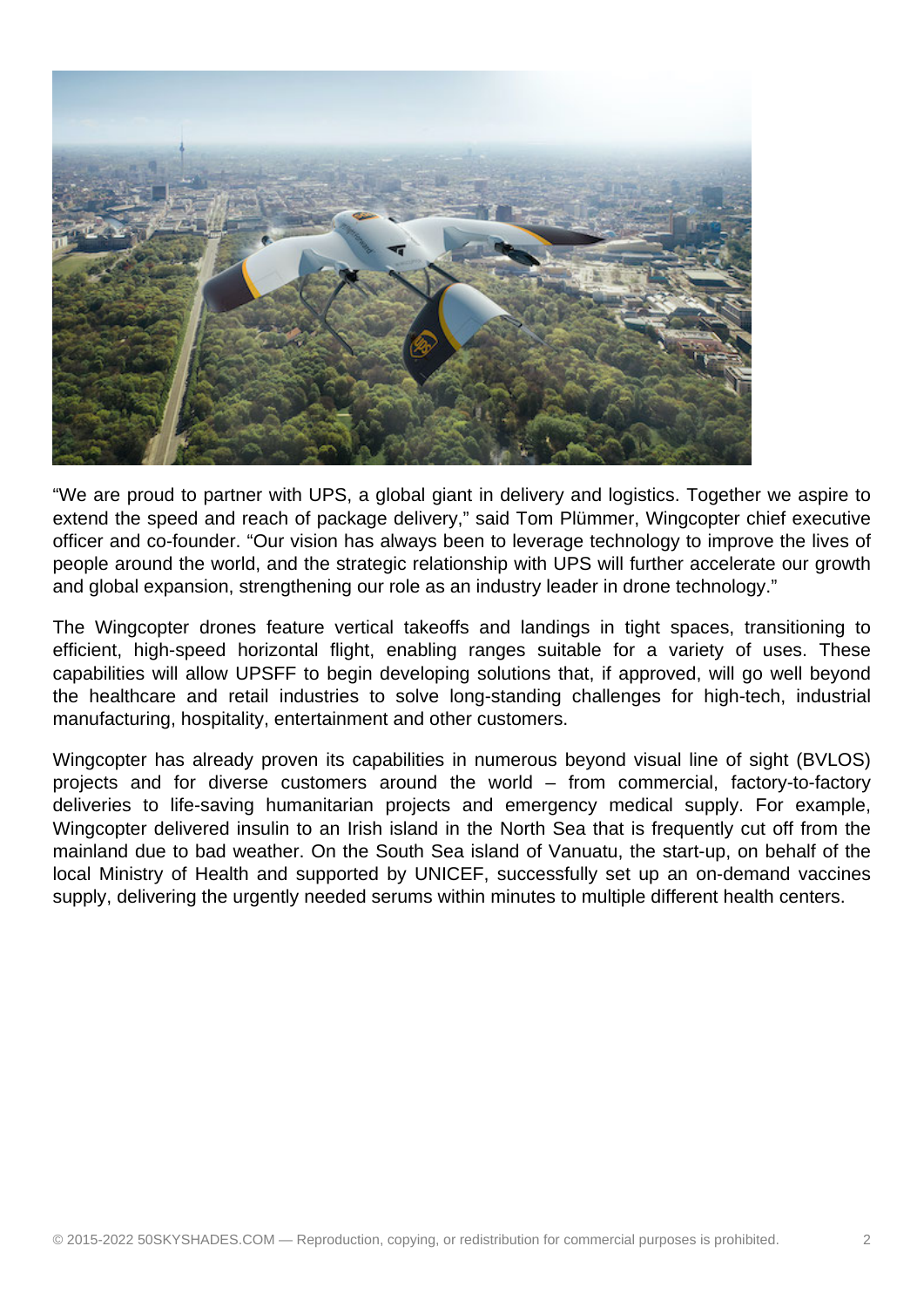

The core innovation behind the company's electric-vertical-takeoff-and landing drones is the patented tilt-rotor mechanism, which enables a seamless transition between two drone modes: multicopter for hovering and fixed-wing for low-noise forward flight. The aerodynamic Wingcopter aircrafts operate with unmet stability even in harsh weather conditions.

UPSFF last year began operating commercial drone delivery flights in the UPS network, starting with delivery service at WakeMed's flagship hospital and campus in Raleigh, N.C. Since then, the company has delivered thousands of medical samples via drones, supplementing a ground courier service. UPSFF later announced plans to establish drone delivery services on several healthcare campuses and has been exploring the use of drones to deliver retail, prescriptions and medical products in residential settings.

Last September, UPSFF received the U.S. government's Standard Part 135 certification to operate a drone airline and has also completed drone deliveries under the U.S. Federal Aviation Administration's Part 107 rules within the FAA's Integration Pilot Program.